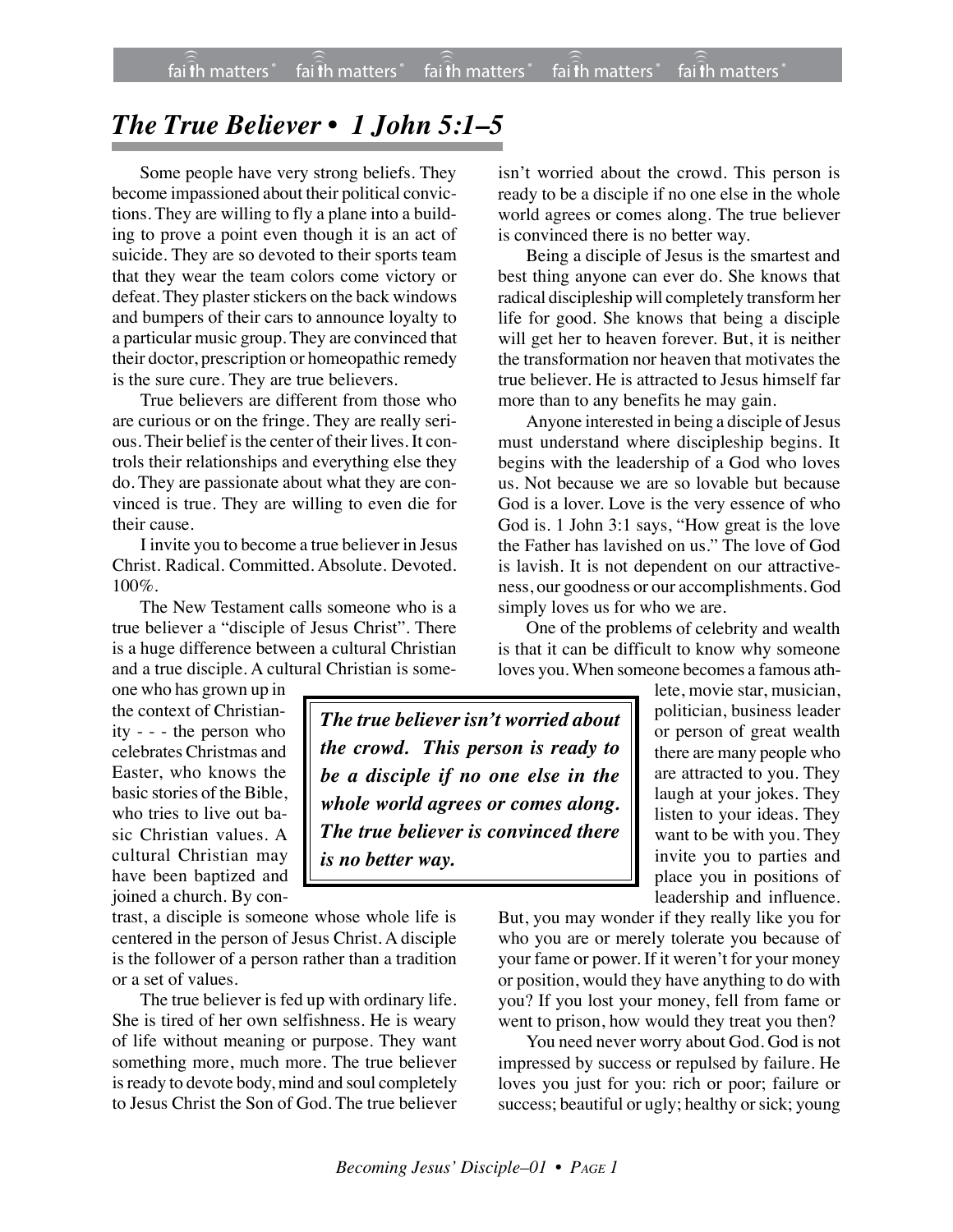or old. God loves you. And, he loves you whether you love him back or not. The love of God is a most unusual and wonderful thing!

And so is God's grace. James 1:5 teaches us that "God . . . gives generously to all without finding fault." God is not only a lover but also a giver. He gives life and forgiveness and love and kindness and help and hope and more.

One of the most frequently used words in the New Testament is the word "grace" which refers to the generosity of God. One of my favorite lines in the Bible is 2 Corinthians 8:9, "For you know the grace of our Lord Jesus Christ, that though he was rich, yet for your sakes he became poor, so that you through his poverty might become rich." That is the way God is. He is willing to become poor in order to make us rich. He loves to be generous!

God's greatest generosity is called salvation. This is when he saves us from our sin to give us eternal life. Ephesians 2:8-9 says that "it is by grace you have been saved, through faith – and this not from yourselves, it is the gift of God – not by works, so that no one can boast."

God's love for us is infinitely beyond our comprehension. But God's grace toward us seems to be outrageous. God forgives when people don't deserve forgiveness. God repeatedly gives second and third and hundredth chances. God is kind to people who hate and abuse him. There are people against whom all of us would seek vengeance and evil, but God is good and generous.

There have been times when I have been too embarrassed to ask God for help. I've sinned the same sin that I've confessed over and over again. I've treated others poorly. I've not prepared when I should have. I've squandered the blessings God has given to me. I've totally messed up. I've prayed and told God that I don't deserve his forgiveness; I don't deserve his help; I wouldn't blame him for giving up on me. Then it is as if I hear God say, "I haven't given up on you. I want to forgive you. I want to help you. I want what is best for you. I delight to be outrageously generous to you over and over again."

God goes first. God takes the initiative. God seeks us out. God loves us. God is outrageously generous and gracious to us. And the greatest

expression of that is that he gives to us Jesus. John 3:16 tells us, "For God so loved the world that he gave his one and only Son, that whoever believes in him shall not perish but have eternal life."

Jesus was and is God's Son. He is the embodiment of God. He is the means of our receiving God's love and grace. God the Father took the initiative to send Jesus to live on earth, die for us on the cross to take the penalty of our sins and return to life to prove we have eternal life. Jesus is our connection to God. Jesus is the channel for us to receive God's love. Jesus is the means of God's grace. Jesus is the one and only basis of our eternal salvation.

God has done all this. He has reached out to us. He has given us love, grace and Jesus. Next, it is our choice how to respond. The obvious response is to say, "If that's what you'll do for me, I'll follow you anywhere." Those who respond to the leadership of God and want to follow him are called disciples of Jesus Christ.

 "Follower-ship" requires believing. To be a disciple means believing in Jesus Christ. First and most obvious, we must believe the facts about Jesus. The simplest statement of facts to believe is in 1 Corinthians 15:3-4: " . . . that Christ died for our sins according to the Scriptures, that he was buried, that he was raised on the third day according to the Scriptures."

But, there's more to it than that. To be a disciple is to truly believe that Jesus is all that the Bible teaches he is. He is supernatural. He is the only way to God. He can do anything.

True believers always go beyond mental belief. True belief is about feeling and will. I don't just 'think' my belief in Jesus, I 'feel' it! Where there are not emotions, there is no belief. Feelings are not contrary to intellect, but they certainly are different.

Several years ago I talked with a man whose engagement had recently been broken. They cancelled their wedding plans. When I asked him what happened he said, "It was logical for us to get married, but we didn't feel anything for each other." I'm glad they broke up.

When I married Charleen I truly believed it was the smartest choice I could make. It made sense. But it was also a matter of the heart and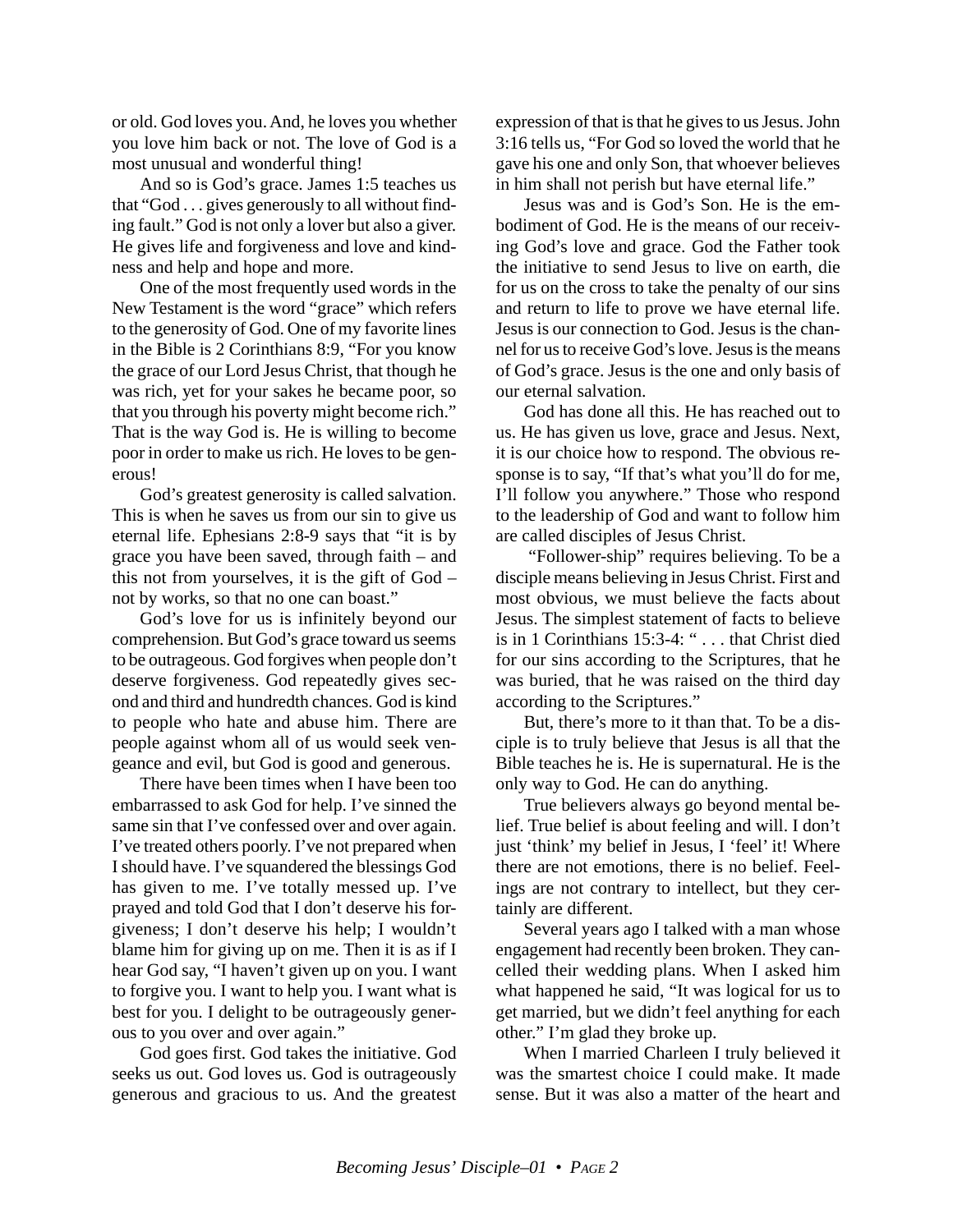will. I felt a passion and commitment to her that caused me to pledge the rest of my life to her, no matter what.

Do you believe in Jesus? Are you convinced he is the Son of God who died on the cross and rose from the dead? Do you feel for him? Is there an emotional attachment to him, a passion, an attraction, a desire and an indescribable connection of the heart? Do you choose him? Do you want to follow him? Do you want to give your life to him? Do you want to belong to him?

You may respond by thinking, "I'm not quite sure. I guess I'm more of a fringe believer, a partial believer, an almost-disciple." Well then let me ask you - - - would you like to be a true believer? Would you like to totally commit yourself to someone other than yourself? Would you like to believe so much, so completely that you become a fully committed disciple of Jesus?

That's the choice for each of us to make: to choose to believe in something and someone greater than ourselves; to go beyond reason and experience; to believer with all our being. It is called faith. Faith is an all-out total belief with everything we are and have.

"Follower-ship" means believing, but "follower-ship" also means loving. Jesus called his disciples to the highest, greatest, most intense love when he said in Matthew 22:37, "Love the Lord

your God with all your heart and with all your soul and with all your mind."

To be a disciple is to love Jesus Christ. Love is beyond adequate definition, but we all know what it means. To love is to believe in, but it is also more than that. Love is this deep feeling, this deep com-

mitment, this caring, this concern. When you love someone that person stands out from everybody else in the crowd.

If someone you love is in a group photograph, that person is the one you first look to see. If someone you love speaks, you are quick to listen. When you are away from the person you love, that person keeps coming to your thoughts. When you love someone, their feelings, thoughts, touch and presence are more important to you than anything else.

As a disciple of Jesus Christ I often say, "Jesus, I love you." Sometimes those are my first conscious words in the morning. Words of love to Jesus are part of my daily prayers. When I hear others swear his name or speak unkindly abut him, I feel myself getting defensive - - because I love him. When I ignore him, displease him or hurt his feelings, I feel lousy - - because I love him. What he says and thinks and feels is all-important to me because I love him!

A disciple loves Jesus with heart and soul and mind. Do you love Jesus like that? Would you like to love him that way?

I want to share with you a promise from the Bible, but something needs to be said first. When you truly love someone, you don't focus on what you will get out of it. Parents don't love their babies with the expectation that they will take care of them when they are old. That may happen, but that's not the way true love works. When we love God, we love God just for himself. We love him if everything goes right and we love him if everything goes wrong. We just love him!

But there is an astonishing benefit nonetheless. Romans 8:28 tells us, "We know that in all things God works for good for those who love him, who have been called according to his pur-

*When we love God, we love God just for himself. We love him if everything goes right and we love him if everything goes wrong. We just love him!*

pose." God works for good in the lives of everyone who loves him. What a spectacular promise and benefit!

A disciple of Jesus Christ believes and loves and obeys. Jesus said in John 14:18, "If you love me, you will

obey what I command." 1 John 5:3 explains that, "This is love for God: to obey his commands."

Being a disciple of Jesus means that I truly follow him. I do what he wants. I go where he sends. I'm committed to doing things his way. As a disciple I choose to behave like Jesus whether I feel like it or not. I obey what Jesus says about prayer, forgiving others, sexual activity, helping the poor, managing money, the way I